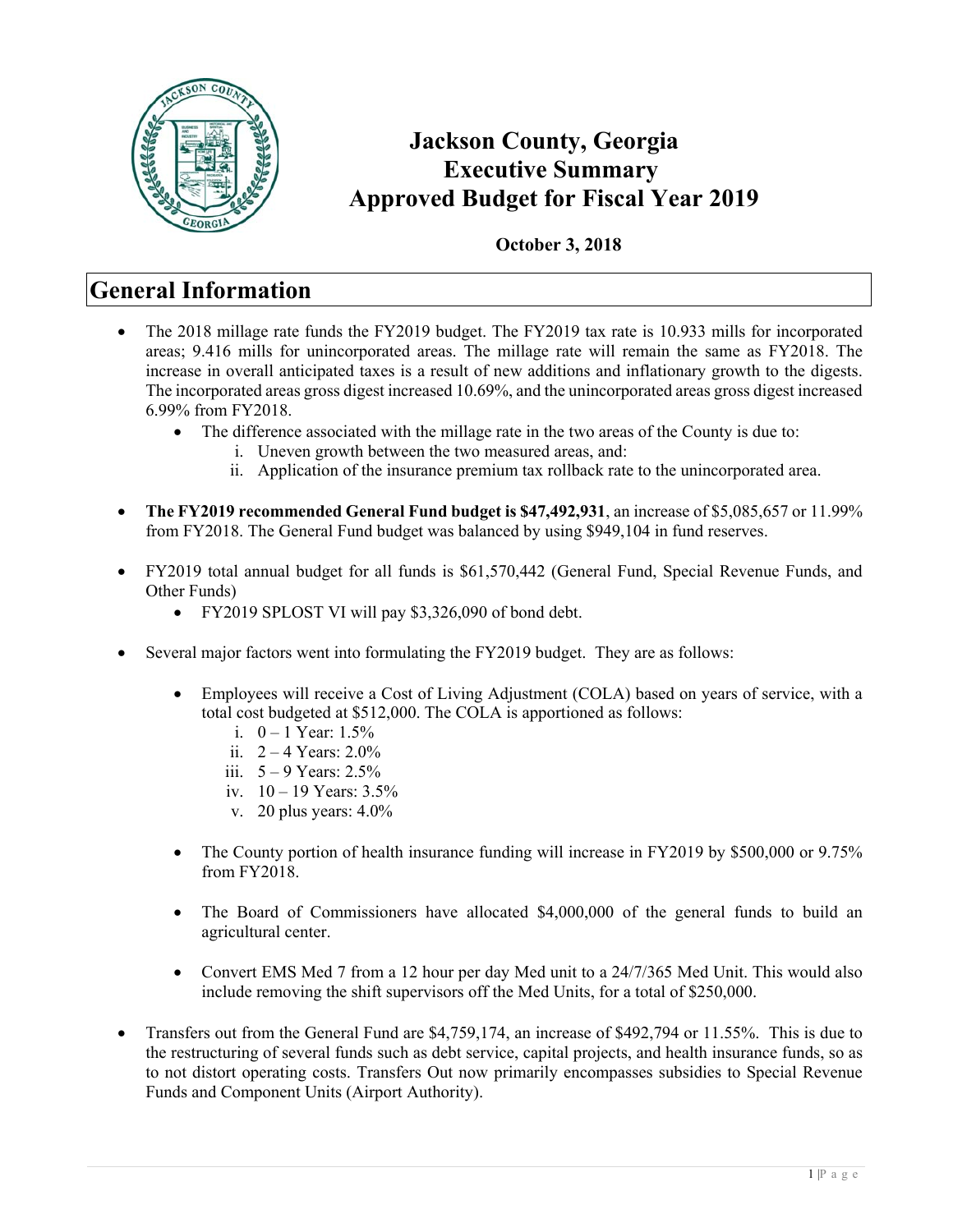• Below is a list of vehicles and other machinery that have been approved for the FY2019 budget. These items will be financed through a three-year lease purchase agreement.

> **E-911** – New Vehicle \$23,000 (E-911 Fund) **Sheriff** – 15 patrol vehicles \$42,000 each, fully equipped. (General Fund - 3, SPLOST VI - 12) **Road Dept**. – Hydro Seeder \$40,000, 85 HP Tractors with Batwings (2) \$115,000 total, Pickup Truck \$26,000. (General Fund) **JCCI** – Tractor with Loader \$37,000 (General Fund) **Parks & Recreation** – Pickup truck \$26,000 (General Fund) **Transfer Station** – Pickup truck \$35,000 (Transfer Station Fund) **Airport** – Pickup truck \$23,000 (Airport Fund)

#### **Personnel**

The following positions have been approved in the FY2019 budget:

**Sheriff:** Deputies (2) **Clerk of Court:** Deputy Court Clerk (1) **E-911**: Communication Officer (1) **Parks & Recreation**: Soccer Manager (1) **Agricultural Center**: Facility Manager (1) **EMS**: Paramedics  $(5) - 2$  for Med 7 going 24 hours and 3 positions replacing shift supervisors on Med units.

FY2019 employee's share of health insurance will increase 10%.

|                      | <b>2018 Rate</b> | <b>2019 Rate</b> |
|----------------------|------------------|------------------|
| <b>Employee Only</b> | \$13.00          | \$16.00          |
| $Employee + Family$  | \$132.00         | \$145.00         |

#### **Other Information**

- The total Fund Balance, based on budget, at the end of FY2019 is projected to equal approximately \$10,535,170 or 22.3% of the General Fund Revenues, exclusive of Other Financing Sources. The aforementioned amounts are based on budget forecasting.
- Jackson County's increase in the 2018 Total Net Digest of \$247,322,595 or 10.31% has caused an increase of approximately \$2,562,559 or 10.56% in real & personal property taxes from the prior year.
- Total debt service ultimately paid from the General Fund totals \$5,493,991, which includes bond debt and capital leases for FY2019. This accounts for 12.86% of the total General Fund expenditures, exclusive of Transfers Out as opposed to 15.03% in FY2018.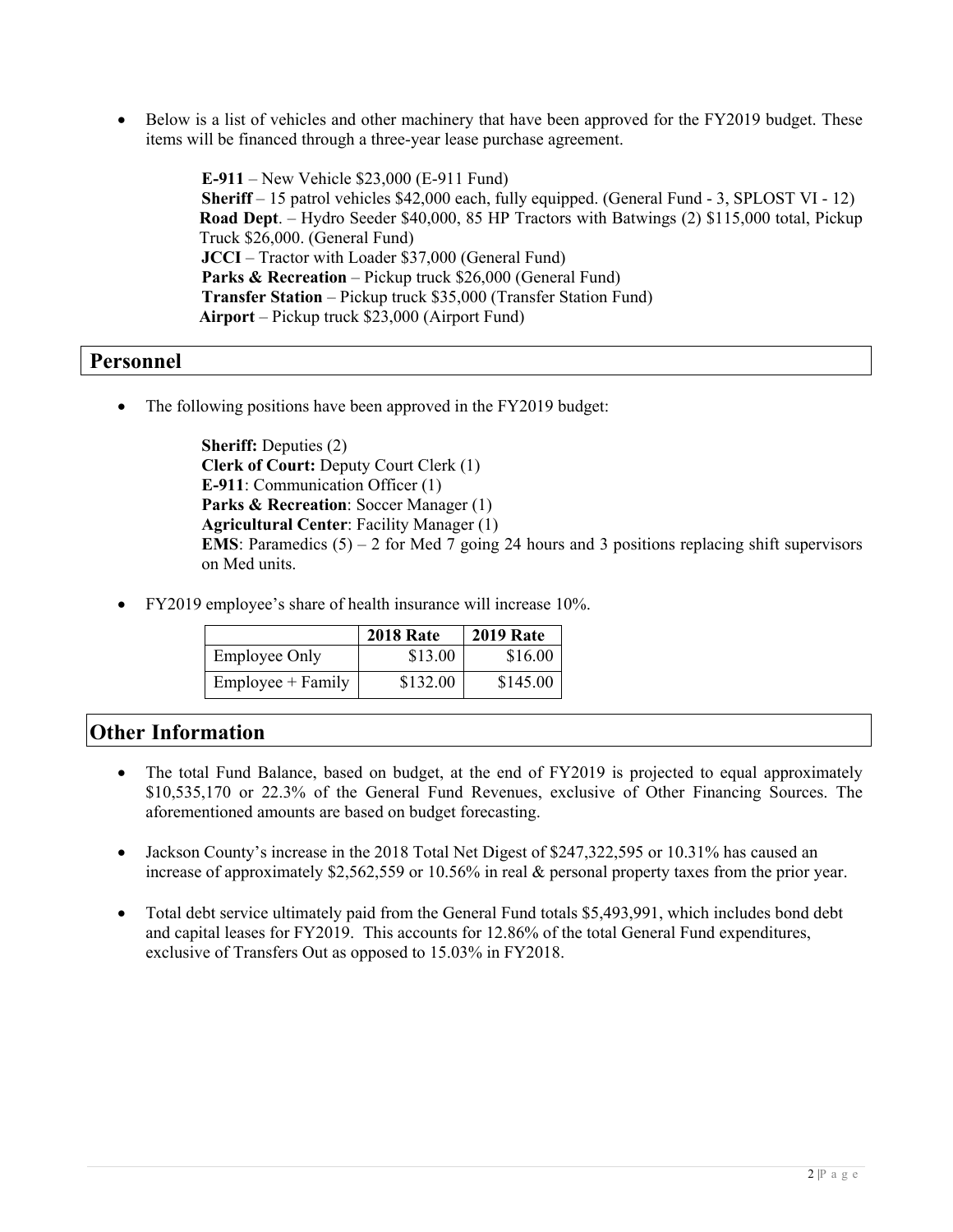# **FY2019 General Fund Budget at a Glance**

|                        | 2018<br><b>Budget</b> | 2019<br><b>Budget</b> | Percent of<br><b>Total</b> | Difference<br>2019 - 2018 | Percent<br>Change |
|------------------------|-----------------------|-----------------------|----------------------------|---------------------------|-------------------|
| <b>Salaries</b>        | 15,098,751<br>S       | 15,768,169<br>S.      | 33.20%                     | 669,418<br>S              | 4.43%             |
| <b>Benefits</b>        | 6,965,132             | 7,168,028             | 15.09%                     | 202,896                   | 2.91%             |
| Operating              | 8,576,317             | 13,306,782            | 28.02%                     | 4,730,465                 | 55.16%            |
| Debt Service           | 4,983,693             | 5,493,991             | 11.57%                     | 510,298                   | 10.24%            |
| <b>Transfers Out</b>   | 5,378,998             | 5,755,961             | 12.12%                     | 376,963                   | $7.01\%$          |
| <b>Balance Forward</b> | 1,404,382             |                       | $0.00\%$                   | (1,404,382)               | $-100.00\%$       |
| <b>Total</b>           | \$42,407,273          | \$47,492,931          | 100.00%                    | \$5,079,399               | 11.99%            |

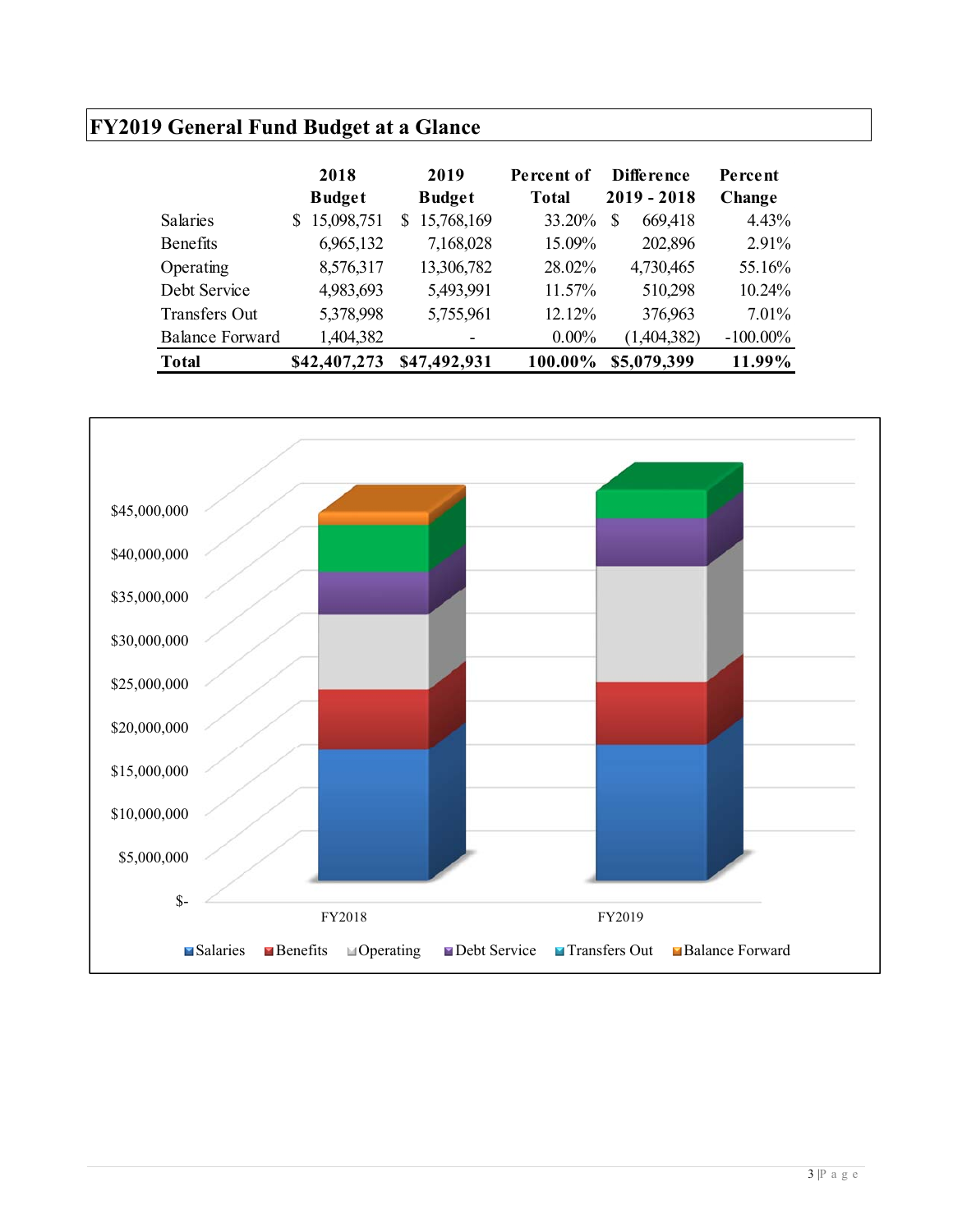### **FY2019 General Fund Transfers Out**

|                          | 2018<br><b>Budget</b> | 2019<br><b>Budget</b>    | Percent<br>of Total | Diffe rence<br>2019-2018 | Percent<br>Change |
|--------------------------|-----------------------|--------------------------|---------------------|--------------------------|-------------------|
| Planning & Zoning        | \$<br>212,971 \$      | 271,501                  | 5.70% \$            | 58,530                   | 27.48%            |
| <b>Airport Authority</b> | 278,414               | $\overline{\phantom{a}}$ | $0.00\%$            | (278, 414)               | $-100.00\%$       |
| <b>EMS</b>               | 1,387,260             | 1,823,431                | 38.31%              | 436,171                  | 31.44%            |
| 911                      | 456,975               | 641,958                  | 13.49%              | 184,983                  | 40.48%            |
| <b>EMA</b>               | 107,959               | 182,027                  | $3.82\%$            | 74,068                   | 68.61%            |
| Health Department        | 283,250               | 283,250                  | 5.95%               | $\overline{\phantom{a}}$ | $0.00\%$          |
| <b>Transfer Station</b>  | 63,546                | $\overline{\phantom{a}}$ | $0.00\%$            | (63, 546)                | $-100.00\%$       |
| Senior Center            | 355,768               | 362,912                  | 7.63%               | 7,144                    | $2.01\%$          |
| Hurricane Shoals         | 54,249                | 96,351                   | $2.02\%$            | 42,102                   | 77.61%            |
| Parks & Rec.             | 1,065,988             | 1,097,744                | 23.07%              | 31,756                   | 2.98%             |
| <b>Total</b>             | \$4,266,380           | \$4,759,174              | $100.00\%$ \$       | 492,794                  | 11.55%            |

\*Health Insurance transfer of \$5.6 million was not included above because the cost was allocated to the departments in 2019. However, the activity will be recorded in the Health Insurance Internal Service Fund.

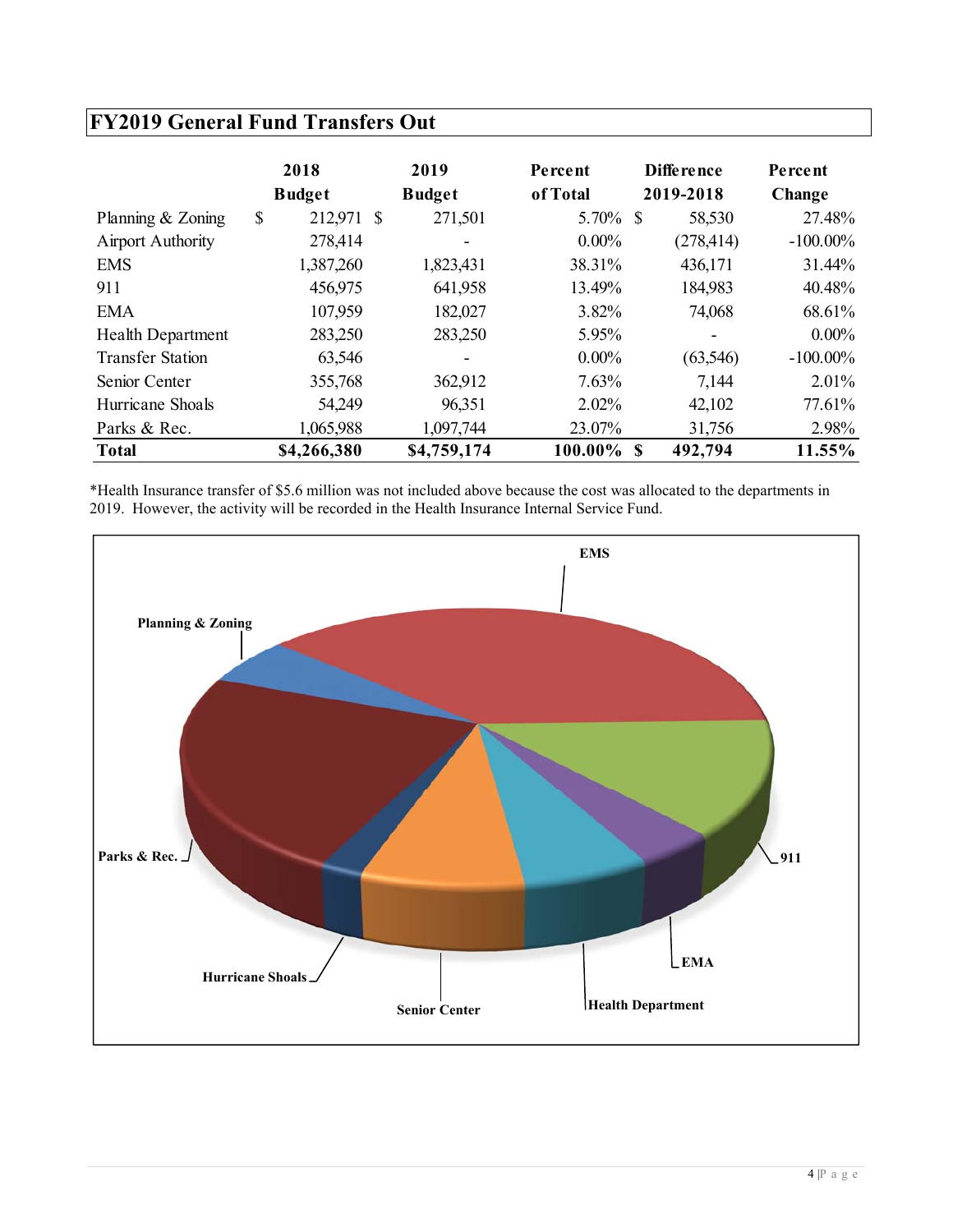# **FY2019 General Fund Revenues by Source**

|                                | 2018<br><b>Budget</b> |     | 2019<br><b>Budget</b> | <b>Percent</b><br>of Total |    | <b>Difference</b><br>2019-2018 | Percent<br>Change |
|--------------------------------|-----------------------|-----|-----------------------|----------------------------|----|--------------------------------|-------------------|
| Property Tax                   | \$<br>24,632,500      | \$. | 27,065,127            | 56.99%                     | -S | 2,432,627                      | 9.88%             |
| Motor Vehicle                  | 650,000               |     | 550,000               | 1.16%                      |    | (100,000)                      | $-15.38%$         |
| <b>TAVT</b>                    | 1,650,000             |     | 1,900,000             | $4.00\%$                   |    | 250,000                        | 15.15%            |
| Sales Tax                      | 6,200,000             |     | 7,300,000             | 15.37%                     |    | 1,100,000                      | 17.74%            |
| <b>Other Taxes</b>             | 3,149,740             |     | 3,305,000             | 6.96%                      |    | 155,260                        | 4.93%             |
| Licenses & Permits             | 179,300               |     | 183,900               | $0.39\%$                   |    | 4,600                          | $2.57\%$          |
| Intergovernmental              | 1,918,434             |     | 1,934,500             | $4.07\%$                   |    | 16,066                         | $0.84\%$          |
| Charges for Services           | 2,882,500             |     | 3,147,500             | 6.63%                      |    | 265,000                        | 9.19%             |
| Fines & Forfeitures            | 949,000               |     | 947,000               | 1.99%                      |    | (2,000)                        | $-0.21%$          |
| Other Revenue                  | 195,800               |     | 210,800               | $0.44\%$                   |    | 15,000                         | 7.66%             |
| <b>Total Revenues</b>          | 42,407,274            |     | 46,543,827            | 98.00%                     |    | 4,136,553                      | 9.75%             |
| <b>Other Financing Sources</b> |                       |     |                       |                            |    |                                |                   |
| <b>Fund Balance</b>            |                       |     | 949,104               | $2.00\%$                   |    | 949,104                        | 100.00%           |
| <b>Total</b>                   | 42,407,274            |     | 47,492,931            | 100.00%                    | -S | 5,085,657                      | 11.99%            |

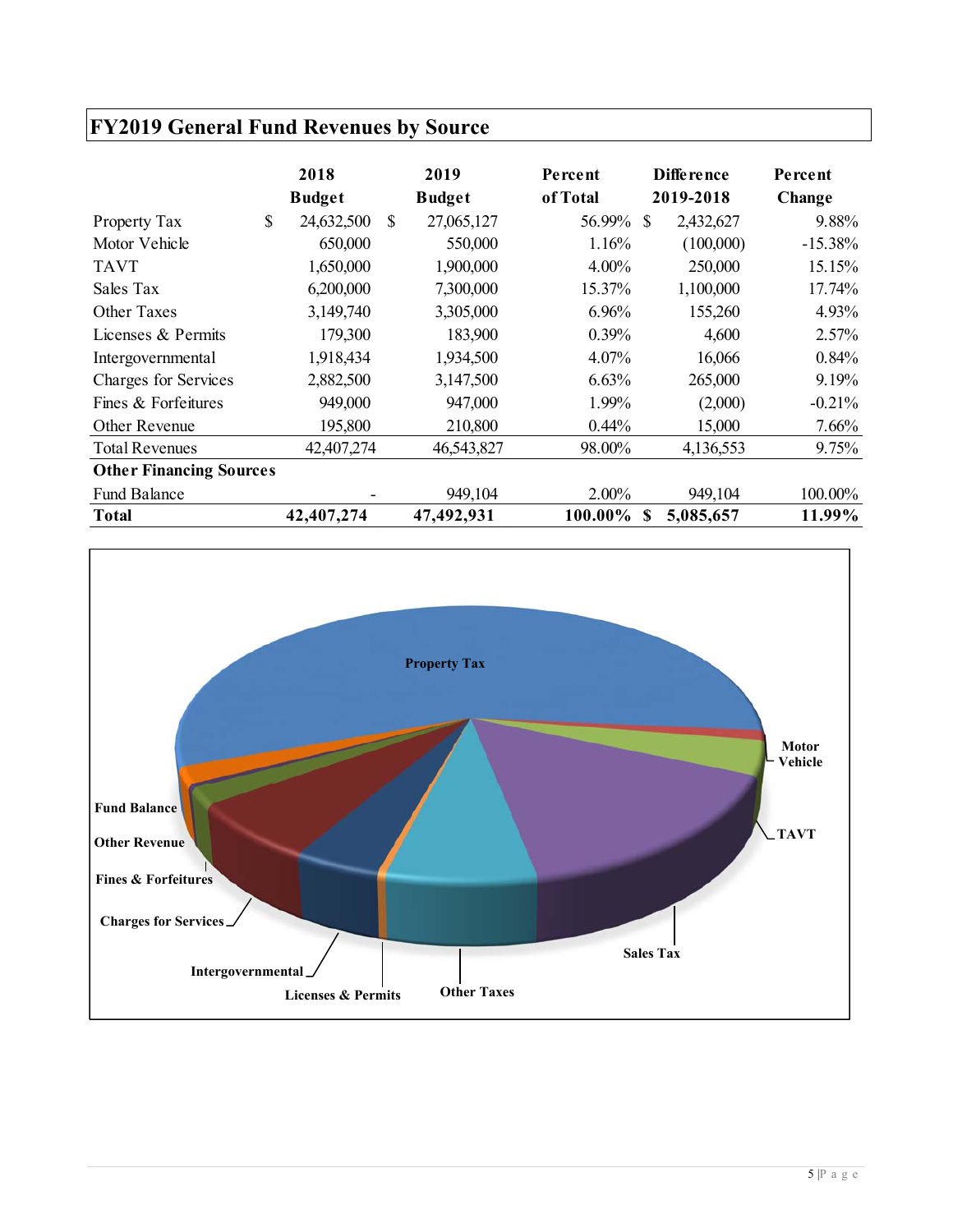|                                | <b>FY2019 General Fund Expenditures by Function</b> |                       |    |                       |                     |                           |                   |  |  |  |  |  |  |
|--------------------------------|-----------------------------------------------------|-----------------------|----|-----------------------|---------------------|---------------------------|-------------------|--|--|--|--|--|--|
|                                |                                                     | 2018<br><b>Budget</b> |    | 2019<br><b>Budget</b> | Percent<br>of Total | Diffe rence<br>2019-2018  | Percent<br>Change |  |  |  |  |  |  |
| General Government             | \$                                                  | 6,524,121             | \$ | 10,815,084            | 22.77%              | 4,290,963<br><sup>S</sup> | 65.77%            |  |  |  |  |  |  |
| Public Safety                  |                                                     | 16,578,439            |    | 16,979,793            | 35.75%              | 401,354                   | 2.42%             |  |  |  |  |  |  |
| Judicial                       |                                                     | 3,913,031             |    | 4,138,956             | 8.71%               | 225,925                   | 5.77%             |  |  |  |  |  |  |
| Public Works                   |                                                     | 2,408,900             |    | 3,086,839             | 6.50%               | 677,939                   | 28.14%            |  |  |  |  |  |  |
| Health & Welfare               |                                                     | 277,410               |    | 286,006               | 0.60%               | 8,596                     | 3.10%             |  |  |  |  |  |  |
| <b>Independent Agencies</b>    |                                                     | 465,050               |    | 503,050               | 1.06%               | 38,000                    | 8.17%             |  |  |  |  |  |  |
| Non-Departmental               |                                                     | 2,990,250             |    | 1,430,037             | 3.01%               | (1,560,213)               | $-52.18%$         |  |  |  |  |  |  |
| <b>Total Expenditures</b>      |                                                     | 33,157,201            |    | 37,239,766            | 78.41%              | 4,082,565                 | 12.31%            |  |  |  |  |  |  |
| <b>Other Financing Sources</b> |                                                     |                       |    |                       |                     |                           |                   |  |  |  |  |  |  |
| <b>Transfer Out</b>            |                                                     | 4,266,380             |    | 4,759,174             | 10.02%              | 492,794                   | $0.00\%$          |  |  |  |  |  |  |
| Debt Service                   |                                                     | 4,983,693             |    | 5,493,991             | 11.57%              | 510,298                   | 100.00%           |  |  |  |  |  |  |
| <b>Total</b>                   | S                                                   | 42,407,274            | \$ | 47,492,931            | 100.00%             | 5,085,657<br>\$.          | 11.99%            |  |  |  |  |  |  |

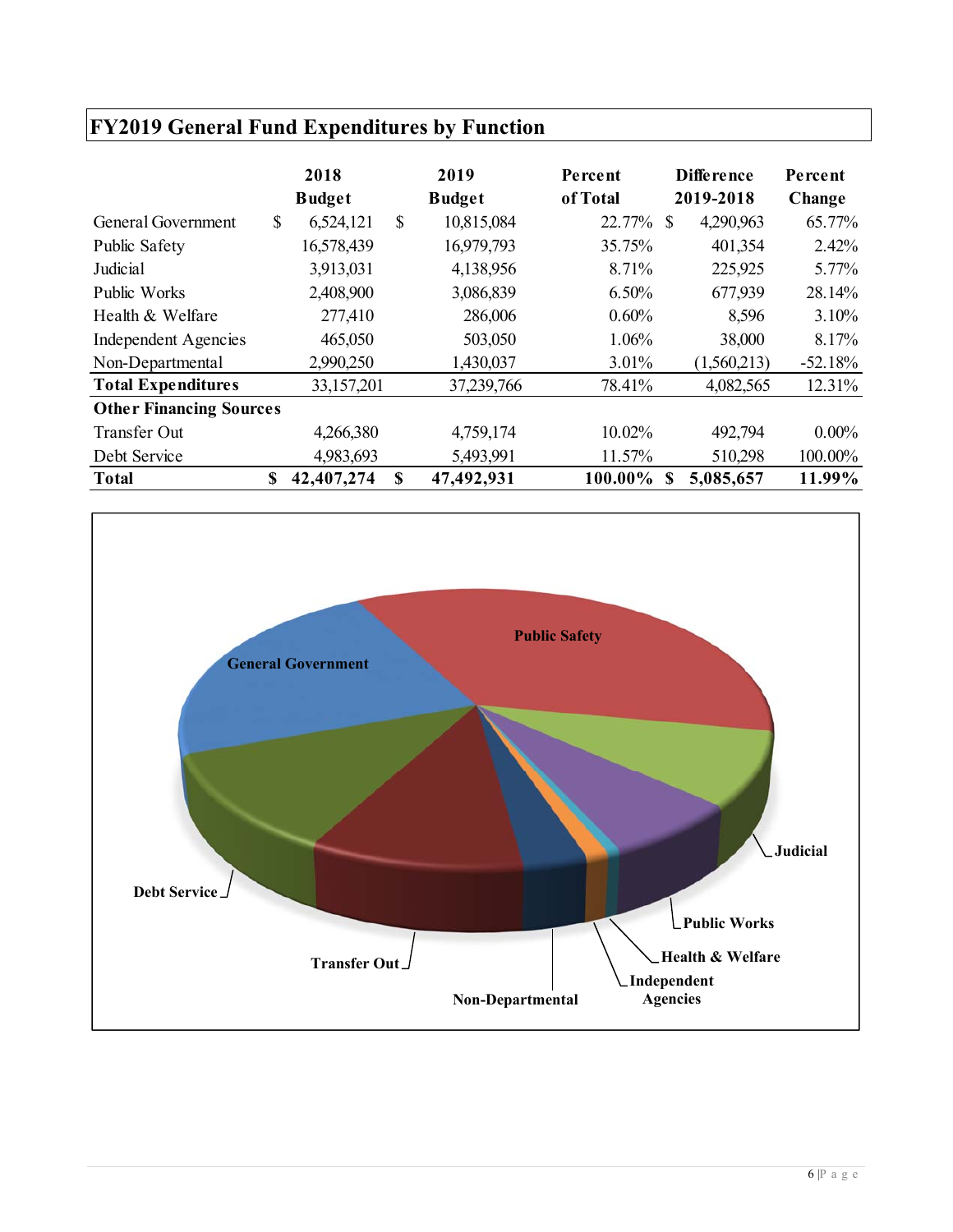# **FY2019 Bond Debt Service and Funding Source**

| <b>General Fund Debt Payments</b>     | 2019          |
|---------------------------------------|---------------|
| Airport Debt                          | \$<br>116,259 |
| 2009 A IDA Refunding                  | 1,462,170     |
| 2009 B IDA Refunding                  | 1,094,035     |
| 2012 A Refunding                      | 1,357,198     |
| 2016 IDA Bonds                        | 976,750       |
| S2015 Water & Sewer Authority Debt    | 493,737       |
|                                       | 5,500,148     |
|                                       |               |
| <b>SPLOST VI Debt Payments</b>        |               |
| 2011 COPS Refunding                   | 1,137,185     |
| 2014 A Bonds                          | 290,445       |
| 2013 COPSs Refunding                  | 540,500       |
| 2015 A Bonds                          | 1,237,850     |
| 2015 B Bonds                          | 1,118,350     |
| 2014 B Bonds                          | 3,960         |
|                                       | 3,326,090     |
| <b>Total Debt Payments for FY2019</b> | \$8,826,238   |

**General Fund Bonded Debt shown above = 1.892 mills of property tax**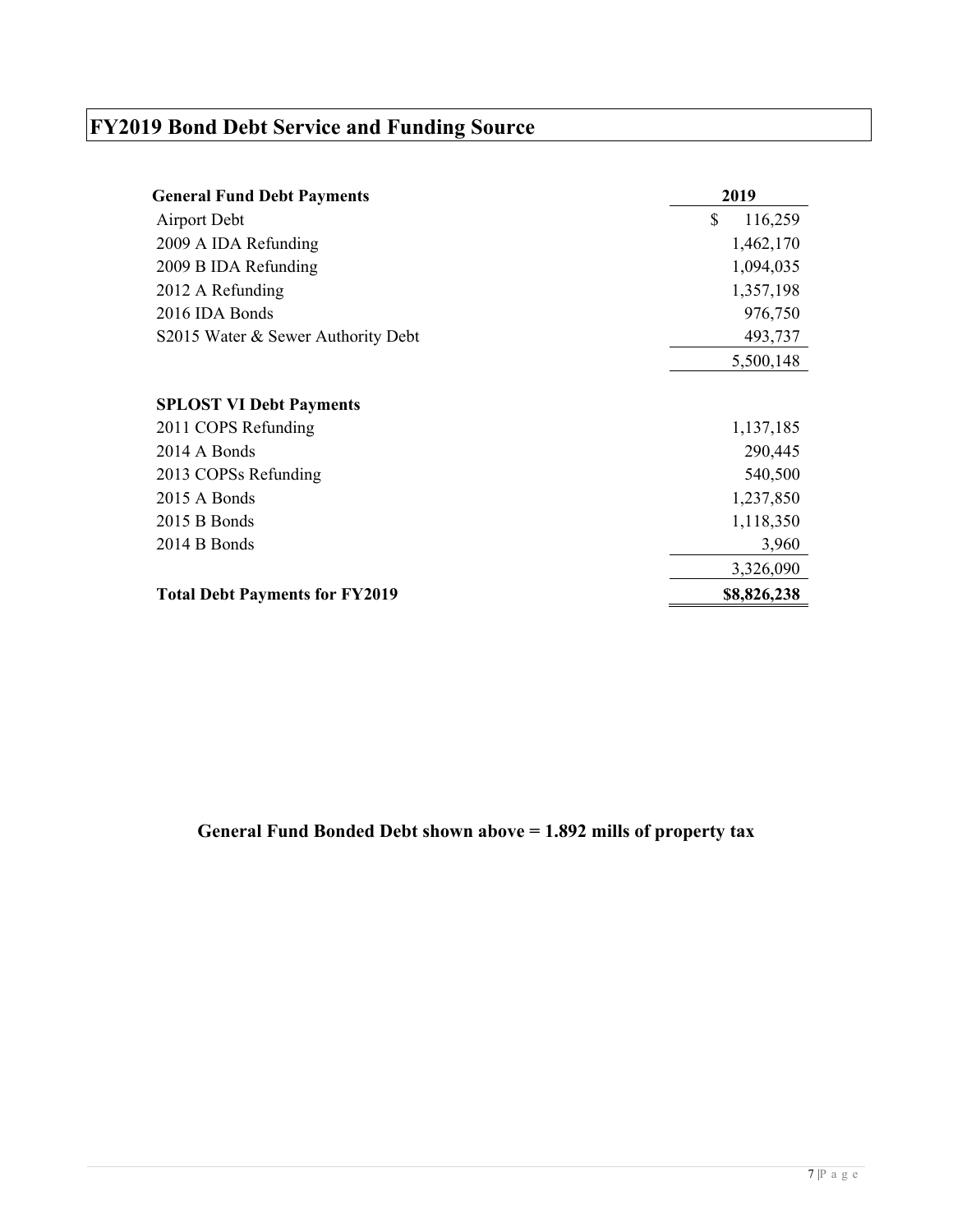| \$<br>\$<br>27,065,127<br>\$<br>\$<br>550,000<br>1,900,000<br>7,300,000<br>3,305,000<br>183,900<br>586,600<br>448,600<br>1,934,500<br>5,544,900<br>2,591,552<br>3,147,500<br>15,500<br>947,000<br>35,000<br>210,800<br>6,595,600<br>2,626,552<br>46,543,827<br>4,475,923<br>949,104<br>238,235<br>141,201<br>47,492,931<br>11,309,758<br>2,767,753<br>406,728<br>211,161<br>334,025<br>617,651<br>1,107,740<br>295,010<br>321,749<br>683,164<br>907,508<br>368,090<br>124,079<br>941,648<br>20,750<br>145,869<br>4,091,305<br>94,000<br>42,000<br>572,231<br>102,608<br>681,961<br>10,815,084<br>1,254,192<br>7,147,195<br>6,390,413<br>67,487<br>5,398,431<br>1,851,958 |                                           | General<br>Fund | <b>Special</b><br>Revenue<br>Fund | Other<br><b>Funds</b> | <b>Total</b><br>All<br><b>Funds</b> |
|--------------------------------------------------------------------------------------------------------------------------------------------------------------------------------------------------------------------------------------------------------------------------------------------------------------------------------------------------------------------------------------------------------------------------------------------------------------------------------------------------------------------------------------------------------------------------------------------------------------------------------------------------------------------------|-------------------------------------------|-----------------|-----------------------------------|-----------------------|-------------------------------------|
| Planning & Zoning                                                                                                                                                                                                                                                                                                                                                                                                                                                                                                                                                                                                                                                        | <b>Revenues</b>                           |                 |                                   |                       |                                     |
|                                                                                                                                                                                                                                                                                                                                                                                                                                                                                                                                                                                                                                                                          | Property Tax                              |                 |                                   |                       | 27,065,127                          |
|                                                                                                                                                                                                                                                                                                                                                                                                                                                                                                                                                                                                                                                                          | Motor Vehicle                             |                 |                                   |                       | 550,000                             |
|                                                                                                                                                                                                                                                                                                                                                                                                                                                                                                                                                                                                                                                                          | <b>TAVT</b>                               |                 |                                   |                       | 1,900,000                           |
|                                                                                                                                                                                                                                                                                                                                                                                                                                                                                                                                                                                                                                                                          | Sales Tax                                 |                 |                                   |                       | 7,300,000                           |
|                                                                                                                                                                                                                                                                                                                                                                                                                                                                                                                                                                                                                                                                          | Other Taxes                               |                 |                                   |                       | 3,305,000                           |
|                                                                                                                                                                                                                                                                                                                                                                                                                                                                                                                                                                                                                                                                          | <b>Fund Balance</b>                       |                 |                                   |                       | 770,500                             |
|                                                                                                                                                                                                                                                                                                                                                                                                                                                                                                                                                                                                                                                                          | Intergovernmental Revenue                 |                 |                                   |                       | 2,383,100                           |
|                                                                                                                                                                                                                                                                                                                                                                                                                                                                                                                                                                                                                                                                          | Charges for Services                      |                 |                                   |                       | 11,283,952                          |
|                                                                                                                                                                                                                                                                                                                                                                                                                                                                                                                                                                                                                                                                          | Fines & Forfeitures                       |                 |                                   |                       | 962,500                             |
|                                                                                                                                                                                                                                                                                                                                                                                                                                                                                                                                                                                                                                                                          | Other Revenue                             |                 |                                   |                       | 245,800                             |
|                                                                                                                                                                                                                                                                                                                                                                                                                                                                                                                                                                                                                                                                          | <b>Total Revenues</b>                     |                 |                                   |                       | 55,765,979                          |
|                                                                                                                                                                                                                                                                                                                                                                                                                                                                                                                                                                                                                                                                          | <b>Other Financing Sources</b>            |                 |                                   |                       |                                     |
|                                                                                                                                                                                                                                                                                                                                                                                                                                                                                                                                                                                                                                                                          | Operating Transfer In                     |                 |                                   |                       | 4,475,923                           |
|                                                                                                                                                                                                                                                                                                                                                                                                                                                                                                                                                                                                                                                                          | Prior Year Fund Balance                   |                 |                                   |                       | 1,328,540                           |
|                                                                                                                                                                                                                                                                                                                                                                                                                                                                                                                                                                                                                                                                          | <b>Total Revenues &amp; Other Sources</b> |                 |                                   |                       | 61,570,442                          |
|                                                                                                                                                                                                                                                                                                                                                                                                                                                                                                                                                                                                                                                                          | <b>Expenditures</b>                       |                 |                                   |                       |                                     |
|                                                                                                                                                                                                                                                                                                                                                                                                                                                                                                                                                                                                                                                                          | <b>General Government</b>                 |                 |                                   |                       |                                     |
|                                                                                                                                                                                                                                                                                                                                                                                                                                                                                                                                                                                                                                                                          | Governing Body                            |                 |                                   |                       | 406,728                             |
|                                                                                                                                                                                                                                                                                                                                                                                                                                                                                                                                                                                                                                                                          | County Manager                            |                 |                                   |                       | 211,161                             |
|                                                                                                                                                                                                                                                                                                                                                                                                                                                                                                                                                                                                                                                                          | Elections                                 |                 |                                   |                       | 334,025                             |
|                                                                                                                                                                                                                                                                                                                                                                                                                                                                                                                                                                                                                                                                          | Finance                                   |                 |                                   |                       | 617,651                             |
|                                                                                                                                                                                                                                                                                                                                                                                                                                                                                                                                                                                                                                                                          | Information Technology                    |                 |                                   |                       | 1,107,740                           |
|                                                                                                                                                                                                                                                                                                                                                                                                                                                                                                                                                                                                                                                                          | Geographic Information Systems            |                 |                                   |                       | 295,010                             |
|                                                                                                                                                                                                                                                                                                                                                                                                                                                                                                                                                                                                                                                                          | Human Resources                           |                 |                                   |                       | 321,749                             |
|                                                                                                                                                                                                                                                                                                                                                                                                                                                                                                                                                                                                                                                                          | Tax Commissioner                          |                 |                                   |                       | 683,164                             |
|                                                                                                                                                                                                                                                                                                                                                                                                                                                                                                                                                                                                                                                                          | Property Appraisal                        |                 |                                   |                       | 907,508                             |
|                                                                                                                                                                                                                                                                                                                                                                                                                                                                                                                                                                                                                                                                          | Courthouse                                |                 |                                   |                       | 368,090                             |
|                                                                                                                                                                                                                                                                                                                                                                                                                                                                                                                                                                                                                                                                          | Historic Courthouse                       |                 |                                   |                       | 124,079                             |
|                                                                                                                                                                                                                                                                                                                                                                                                                                                                                                                                                                                                                                                                          | Facility Maintenance                      |                 |                                   |                       | 941,648                             |
|                                                                                                                                                                                                                                                                                                                                                                                                                                                                                                                                                                                                                                                                          | Board of Equalization                     |                 |                                   |                       | 20,750                              |
|                                                                                                                                                                                                                                                                                                                                                                                                                                                                                                                                                                                                                                                                          | Cooperative Extension Service             |                 |                                   |                       | 145,869                             |
|                                                                                                                                                                                                                                                                                                                                                                                                                                                                                                                                                                                                                                                                          | Agricultural Center                       |                 |                                   |                       | 4,091,305                           |
|                                                                                                                                                                                                                                                                                                                                                                                                                                                                                                                                                                                                                                                                          | <b>Administrative Building</b>            |                 |                                   |                       | 94,000                              |
|                                                                                                                                                                                                                                                                                                                                                                                                                                                                                                                                                                                                                                                                          | Commerce Service Center                   |                 |                                   |                       | 42,000                              |
|                                                                                                                                                                                                                                                                                                                                                                                                                                                                                                                                                                                                                                                                          | Protective Inspection                     |                 |                                   |                       | 572,231                             |
|                                                                                                                                                                                                                                                                                                                                                                                                                                                                                                                                                                                                                                                                          | Code Compliance                           |                 |                                   |                       | 102,608                             |
|                                                                                                                                                                                                                                                                                                                                                                                                                                                                                                                                                                                                                                                                          |                                           |                 |                                   |                       | 681,961                             |
|                                                                                                                                                                                                                                                                                                                                                                                                                                                                                                                                                                                                                                                                          | <b>Total General Government</b>           |                 |                                   |                       | 12,069,276                          |
|                                                                                                                                                                                                                                                                                                                                                                                                                                                                                                                                                                                                                                                                          | <b>Public Safety</b>                      |                 |                                   |                       |                                     |
|                                                                                                                                                                                                                                                                                                                                                                                                                                                                                                                                                                                                                                                                          | Sheriff                                   |                 |                                   |                       | 7,147,195                           |
|                                                                                                                                                                                                                                                                                                                                                                                                                                                                                                                                                                                                                                                                          | Jail                                      |                 |                                   |                       | 6,390,413                           |
|                                                                                                                                                                                                                                                                                                                                                                                                                                                                                                                                                                                                                                                                          | Coroner                                   |                 |                                   |                       | 67,487                              |
|                                                                                                                                                                                                                                                                                                                                                                                                                                                                                                                                                                                                                                                                          | EM S/Ambulance                            |                 |                                   |                       | 5,398,431                           |
|                                                                                                                                                                                                                                                                                                                                                                                                                                                                                                                                                                                                                                                                          | E-911                                     |                 |                                   |                       | 1,851,958                           |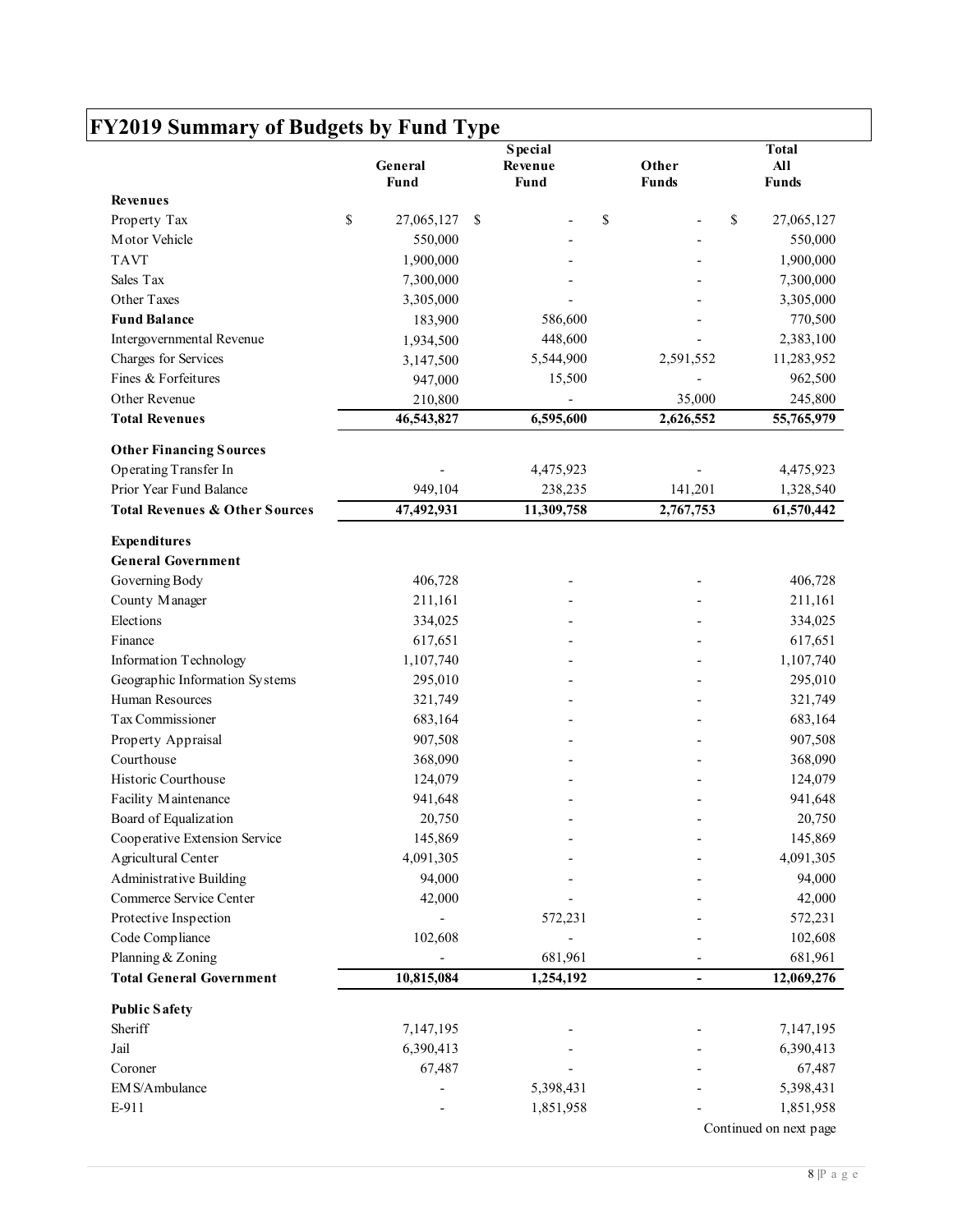| Other<br>All<br>General<br>Revenue<br>Fund<br>Fund<br><b>Funds</b><br><b>Funds</b><br>226,871<br>2,825,596<br>2,825,596<br>97,100<br>49,208<br>402,794<br>402,794<br>16,979,793<br>7,477,259<br>24,457,053<br>$\blacksquare$<br>367,277<br>708,737<br>15,500<br>251,544<br>293,856<br>197,800<br>636,788<br>506,504<br>112,873<br>378,363<br>430,015<br>453,000<br>213,300<br>4,138,956<br>$\blacksquare$<br>2,211,308<br>200,000<br>675,531<br>3,086,839<br>$\overline{\phantom{0}}$<br>$\overline{\phantom{a}}$<br>439,201<br>2,328,552<br>610,412<br>$\overline{\phantom{a}}$<br>286,006<br>610,412<br>2,767,753<br>286,006<br>128,351<br>1,626,244<br>1,754,595<br>$\blacksquare$<br>$\overline{\phantom{a}}$<br>35,306,679<br>11,309,758<br>2,767,753                                                                                    |                             |         | <b>Special</b>               |                | <b>Total</b> |
|-----------------------------------------------------------------------------------------------------------------------------------------------------------------------------------------------------------------------------------------------------------------------------------------------------------------------------------------------------------------------------------------------------------------------------------------------------------------------------------------------------------------------------------------------------------------------------------------------------------------------------------------------------------------------------------------------------------------------------------------------------------------------------------------------------------------------------------------------|-----------------------------|---------|------------------------------|----------------|--------------|
| <b>Public Safety - Continued</b><br>Emergency Management Agency<br>Correctional Institute<br>J.C.C.I Fire Brigade<br>Firemens' Association<br>Animal Control<br><b>Total Public Safety</b><br>Judicial<br>Superior Court<br>Clerk of Court<br>Law Library<br><b>State Court</b><br>Probate Court<br>Drug Court<br>Juevenile Court<br>District Attorney<br>Victims' Assistance<br>Solicitor General<br>Magistrate Court<br>Public Defender<br><b>Total Judicial</b><br><b>Public Works</b><br>Road Department<br>Engineering<br>Fleet Maintenance<br><b>Total Public Works</b><br>Health & Welfare<br>Airport<br><b>Transfer Station</b><br>Senior Center<br>Jackson County Transport<br>Total Health & Welfare<br>Parks & Recreation<br>Hurricane Shoals<br>Recreation<br><b>Total Parks &amp; Recreation</b><br><b>Subtotal Expenditures</b> |                             |         |                              |                |              |
|                                                                                                                                                                                                                                                                                                                                                                                                                                                                                                                                                                                                                                                                                                                                                                                                                                               |                             |         |                              |                |              |
|                                                                                                                                                                                                                                                                                                                                                                                                                                                                                                                                                                                                                                                                                                                                                                                                                                               |                             |         |                              |                | 226,871      |
|                                                                                                                                                                                                                                                                                                                                                                                                                                                                                                                                                                                                                                                                                                                                                                                                                                               |                             |         |                              |                |              |
|                                                                                                                                                                                                                                                                                                                                                                                                                                                                                                                                                                                                                                                                                                                                                                                                                                               |                             |         |                              |                | 97,100       |
|                                                                                                                                                                                                                                                                                                                                                                                                                                                                                                                                                                                                                                                                                                                                                                                                                                               |                             |         |                              |                | 49,208       |
|                                                                                                                                                                                                                                                                                                                                                                                                                                                                                                                                                                                                                                                                                                                                                                                                                                               |                             |         |                              |                |              |
|                                                                                                                                                                                                                                                                                                                                                                                                                                                                                                                                                                                                                                                                                                                                                                                                                                               |                             |         |                              |                |              |
|                                                                                                                                                                                                                                                                                                                                                                                                                                                                                                                                                                                                                                                                                                                                                                                                                                               |                             |         |                              |                |              |
|                                                                                                                                                                                                                                                                                                                                                                                                                                                                                                                                                                                                                                                                                                                                                                                                                                               |                             |         |                              |                |              |
|                                                                                                                                                                                                                                                                                                                                                                                                                                                                                                                                                                                                                                                                                                                                                                                                                                               |                             |         |                              |                | 367,277      |
|                                                                                                                                                                                                                                                                                                                                                                                                                                                                                                                                                                                                                                                                                                                                                                                                                                               |                             |         |                              |                | 708,737      |
|                                                                                                                                                                                                                                                                                                                                                                                                                                                                                                                                                                                                                                                                                                                                                                                                                                               |                             |         |                              |                | 15,500       |
|                                                                                                                                                                                                                                                                                                                                                                                                                                                                                                                                                                                                                                                                                                                                                                                                                                               |                             |         |                              |                | 251,544      |
|                                                                                                                                                                                                                                                                                                                                                                                                                                                                                                                                                                                                                                                                                                                                                                                                                                               |                             |         |                              |                | 293,856      |
|                                                                                                                                                                                                                                                                                                                                                                                                                                                                                                                                                                                                                                                                                                                                                                                                                                               |                             |         |                              |                | 197,800      |
|                                                                                                                                                                                                                                                                                                                                                                                                                                                                                                                                                                                                                                                                                                                                                                                                                                               |                             |         |                              |                | 636,788      |
|                                                                                                                                                                                                                                                                                                                                                                                                                                                                                                                                                                                                                                                                                                                                                                                                                                               |                             |         |                              |                | 506,504      |
|                                                                                                                                                                                                                                                                                                                                                                                                                                                                                                                                                                                                                                                                                                                                                                                                                                               |                             |         |                              |                | 112,873      |
|                                                                                                                                                                                                                                                                                                                                                                                                                                                                                                                                                                                                                                                                                                                                                                                                                                               |                             |         |                              |                | 378,363      |
|                                                                                                                                                                                                                                                                                                                                                                                                                                                                                                                                                                                                                                                                                                                                                                                                                                               |                             |         |                              |                | 430,015      |
|                                                                                                                                                                                                                                                                                                                                                                                                                                                                                                                                                                                                                                                                                                                                                                                                                                               |                             |         |                              |                | 453,000      |
|                                                                                                                                                                                                                                                                                                                                                                                                                                                                                                                                                                                                                                                                                                                                                                                                                                               |                             |         |                              |                | 4,352,257    |
|                                                                                                                                                                                                                                                                                                                                                                                                                                                                                                                                                                                                                                                                                                                                                                                                                                               |                             |         |                              |                |              |
|                                                                                                                                                                                                                                                                                                                                                                                                                                                                                                                                                                                                                                                                                                                                                                                                                                               |                             |         |                              |                | 2,211,308    |
|                                                                                                                                                                                                                                                                                                                                                                                                                                                                                                                                                                                                                                                                                                                                                                                                                                               |                             |         |                              |                | 200,000      |
|                                                                                                                                                                                                                                                                                                                                                                                                                                                                                                                                                                                                                                                                                                                                                                                                                                               |                             |         |                              |                | 675,531      |
|                                                                                                                                                                                                                                                                                                                                                                                                                                                                                                                                                                                                                                                                                                                                                                                                                                               |                             |         |                              |                | 3,086,839    |
|                                                                                                                                                                                                                                                                                                                                                                                                                                                                                                                                                                                                                                                                                                                                                                                                                                               |                             |         |                              |                |              |
|                                                                                                                                                                                                                                                                                                                                                                                                                                                                                                                                                                                                                                                                                                                                                                                                                                               |                             |         |                              |                | 439,201      |
|                                                                                                                                                                                                                                                                                                                                                                                                                                                                                                                                                                                                                                                                                                                                                                                                                                               |                             |         |                              |                | 2,328,552    |
|                                                                                                                                                                                                                                                                                                                                                                                                                                                                                                                                                                                                                                                                                                                                                                                                                                               |                             |         |                              |                | 610,412      |
|                                                                                                                                                                                                                                                                                                                                                                                                                                                                                                                                                                                                                                                                                                                                                                                                                                               |                             |         |                              |                | 286,006      |
|                                                                                                                                                                                                                                                                                                                                                                                                                                                                                                                                                                                                                                                                                                                                                                                                                                               |                             |         |                              |                | 3,664,171    |
|                                                                                                                                                                                                                                                                                                                                                                                                                                                                                                                                                                                                                                                                                                                                                                                                                                               |                             |         |                              |                |              |
|                                                                                                                                                                                                                                                                                                                                                                                                                                                                                                                                                                                                                                                                                                                                                                                                                                               |                             |         |                              |                | 128,351      |
|                                                                                                                                                                                                                                                                                                                                                                                                                                                                                                                                                                                                                                                                                                                                                                                                                                               |                             |         |                              |                | 1,626,244    |
|                                                                                                                                                                                                                                                                                                                                                                                                                                                                                                                                                                                                                                                                                                                                                                                                                                               |                             |         |                              |                | 1,754,595    |
|                                                                                                                                                                                                                                                                                                                                                                                                                                                                                                                                                                                                                                                                                                                                                                                                                                               |                             |         |                              |                | 49,384,190   |
|                                                                                                                                                                                                                                                                                                                                                                                                                                                                                                                                                                                                                                                                                                                                                                                                                                               | <b>Independent Agencies</b> | 503,050 | $\qquad \qquad \blacksquare$ | $\blacksquare$ | 503,050      |

Continued on next page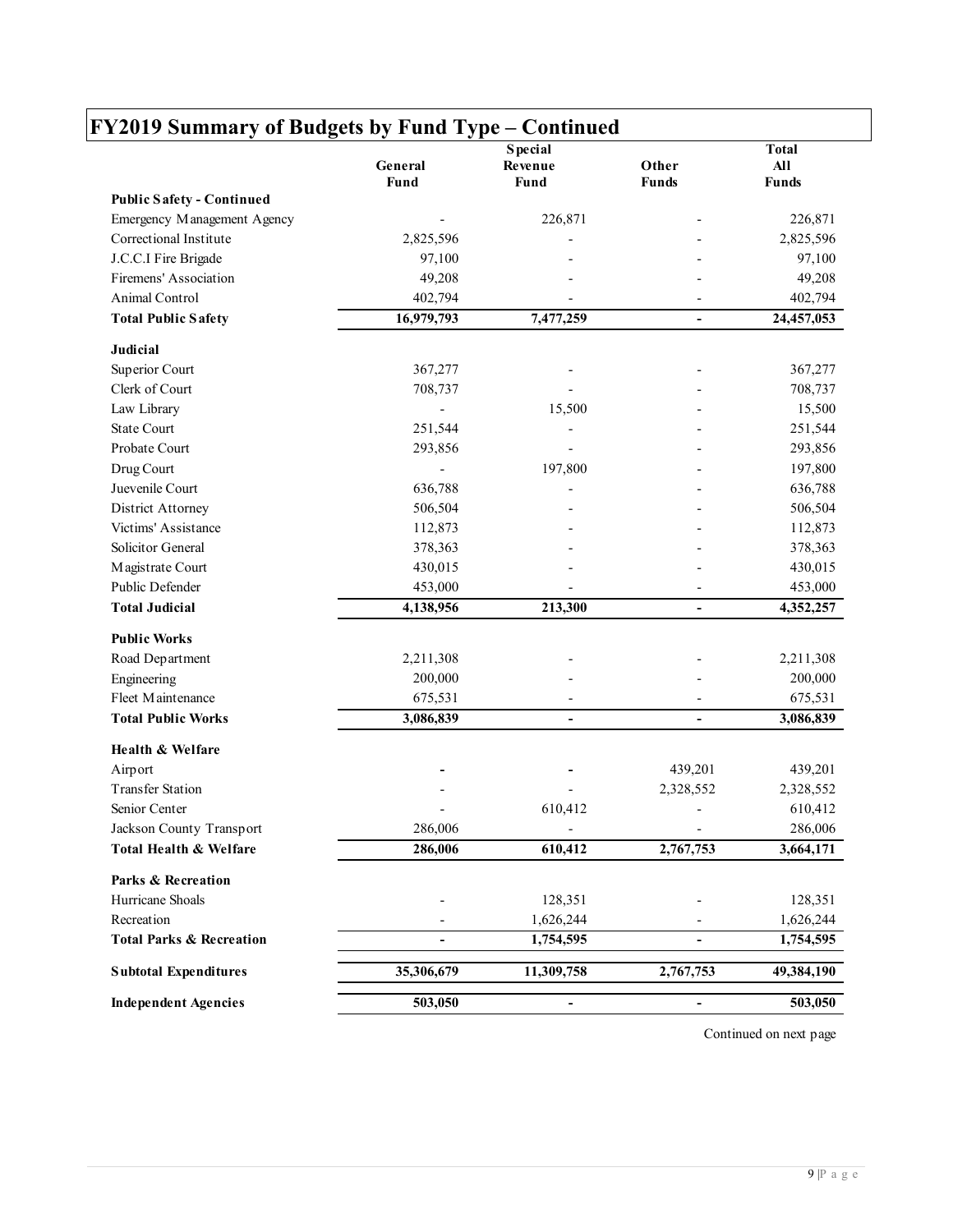|                                                                      | General<br>Fund  |             | <b>Special</b><br>Revenue<br>Fund |             | Other<br><b>Funds</b> |          | <b>Total</b><br><b>All</b><br><b>Funds</b> |
|----------------------------------------------------------------------|------------------|-------------|-----------------------------------|-------------|-----------------------|----------|--------------------------------------------|
| Non-Departmental                                                     | 1,430,037        |             |                                   |             | $\blacksquare$        |          | 1,430,037                                  |
| <b>Total Expenditures</b>                                            | 37,239,766       |             | 11,309,758                        |             | 2,767,753             |          | 51,317,277                                 |
| <b>Debt Service</b>                                                  | 5,493,991        |             |                                   |             | $\blacksquare$        |          | 5,493,991                                  |
| <b>Other Financing Uses:</b><br><b>Operating Transfers Out</b>       | 4,759,174        |             |                                   |             |                       |          | 4,759,174                                  |
| Total Expenditures &                                                 |                  |             |                                   |             |                       |          |                                            |
| <b>Other Financing Uses</b>                                          | 47,492,931<br>-S | S           | 11,309,758                        | <b>S</b>    | 2,767,753             | <b>S</b> | 61,570,442                                 |
| <b>Excess of Revenues Over Expenditure \$</b>                        |                  | $\mathbf S$ |                                   | $\mathbf S$ |                       | \$       |                                            |
| <b>Fund Balance</b><br><b>Expected Total Fund Balance/Net Assets</b> |                  |             |                                   |             |                       |          |                                            |
| <b>Beginning of Year</b>                                             |                  | \$          | 11,484,274                        |             |                       |          |                                            |
| <b>Assigned, Unassigned Fund Balance</b>                             |                  | \$          | 7,728,697                         |             |                       |          |                                            |
| Use of Fund Balance in FY2019 Budget                                 |                  | \$          | (949, 104)                        |             |                       |          |                                            |
| Expected Fund Balance/Net Assets End of Year - Total                 |                  | \$          | 10,535,170                        |             |                       |          |                                            |
| Expected Fund Balance/Net Assets End of Year -                       |                  |             |                                   |             |                       |          |                                            |
| Assigned, Unassigned                                                 |                  | \$          | 6,779,593                         |             |                       |          |                                            |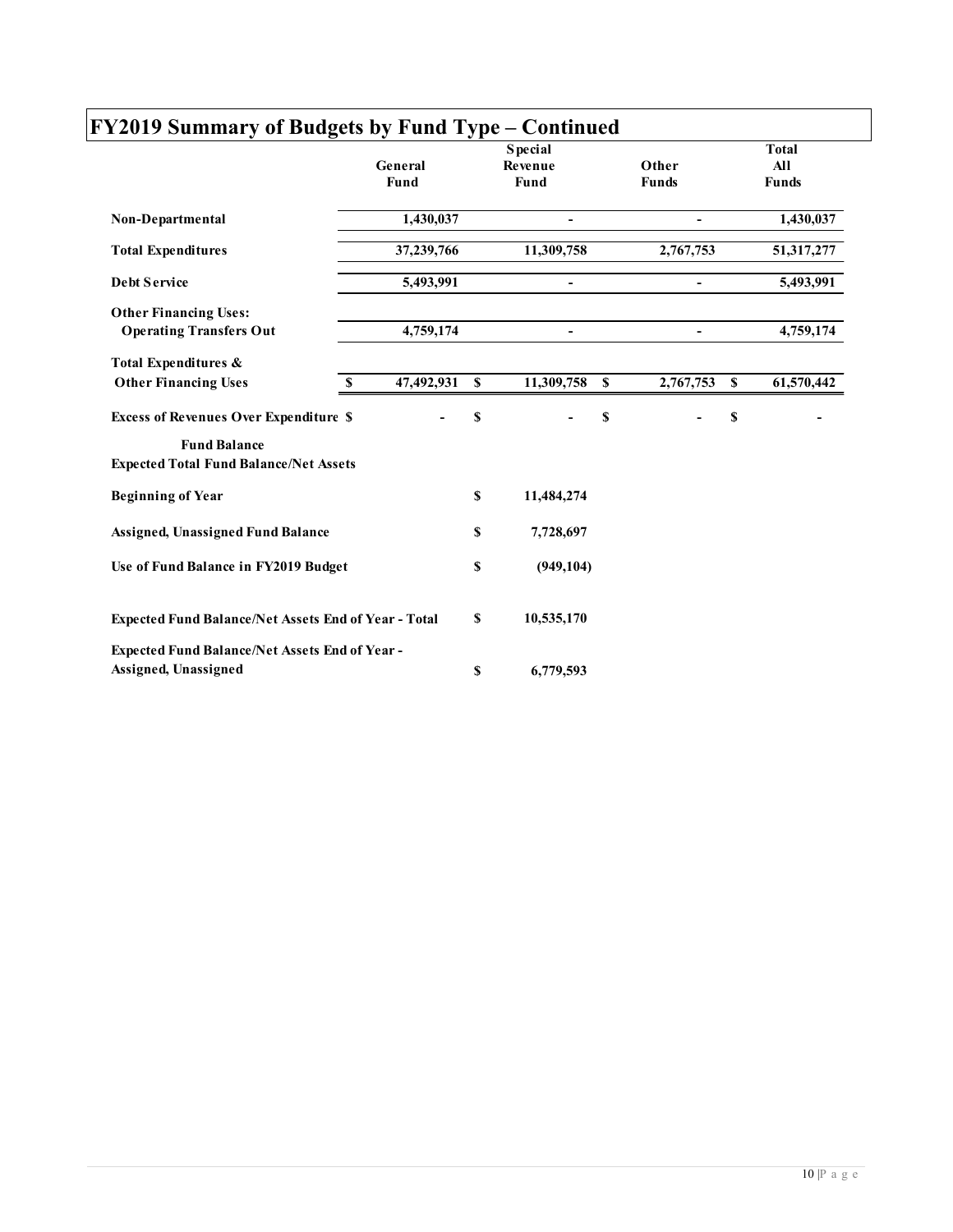### **Total County Taxes Levied 2014 – 2018**

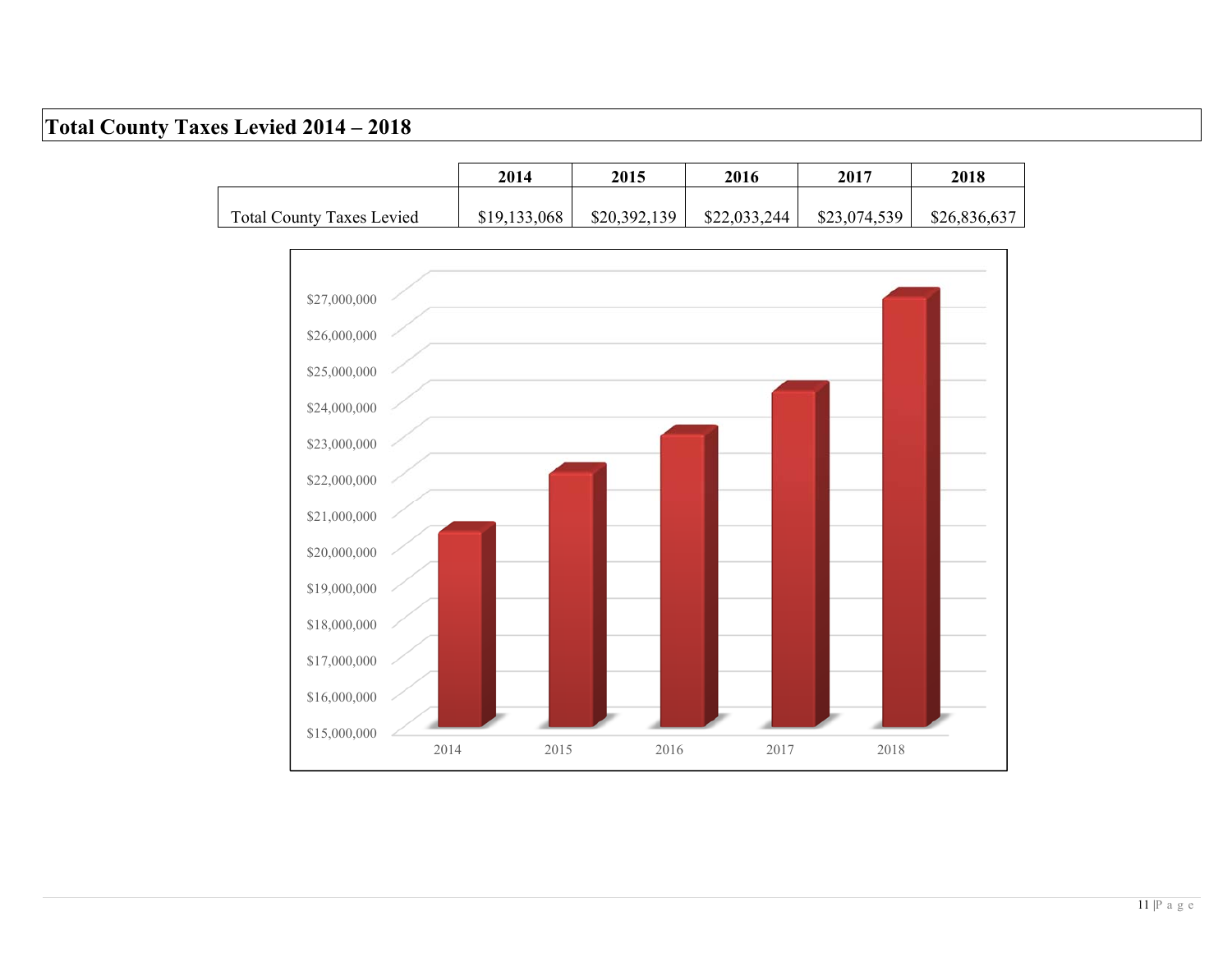# **County Millage Rates 2014 – 2018**

|                | 2014  | 2015  | 2016  | 2017   | 2018   |
|----------------|-------|-------|-------|--------|--------|
| Unincorporated | 9.760 | 9.700 | 9.600 | 9.416  | 9.416  |
| Incorporated   | .280  |       |       | 10.933 | 10.933 |